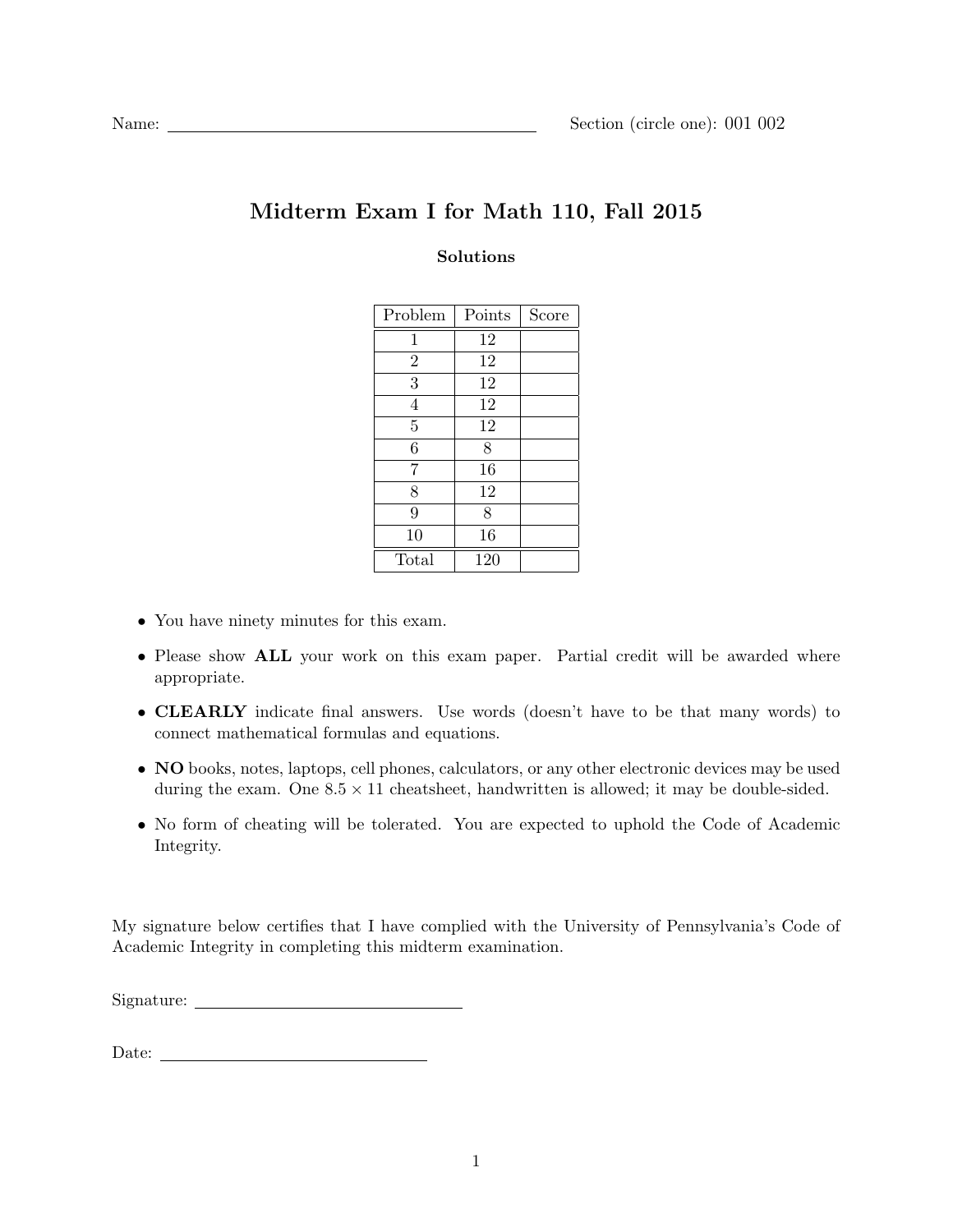1. What is the (approximate) relation between x and y if  $\ln y = 4.6 + 2 \ln x$ ?

Solution: Exponentiating both sides,

$$
y = e^{4.6} \cdot e^{2 \ln x} = e^{2.3 \times 2} \cdot (e^{\ln x})^2
$$

Because  $e^{2.3} \approx 10$  we get an approximate value for this of  $10^2 x^2 = 100x^2$ . Thus,  $y \approx 100x^2$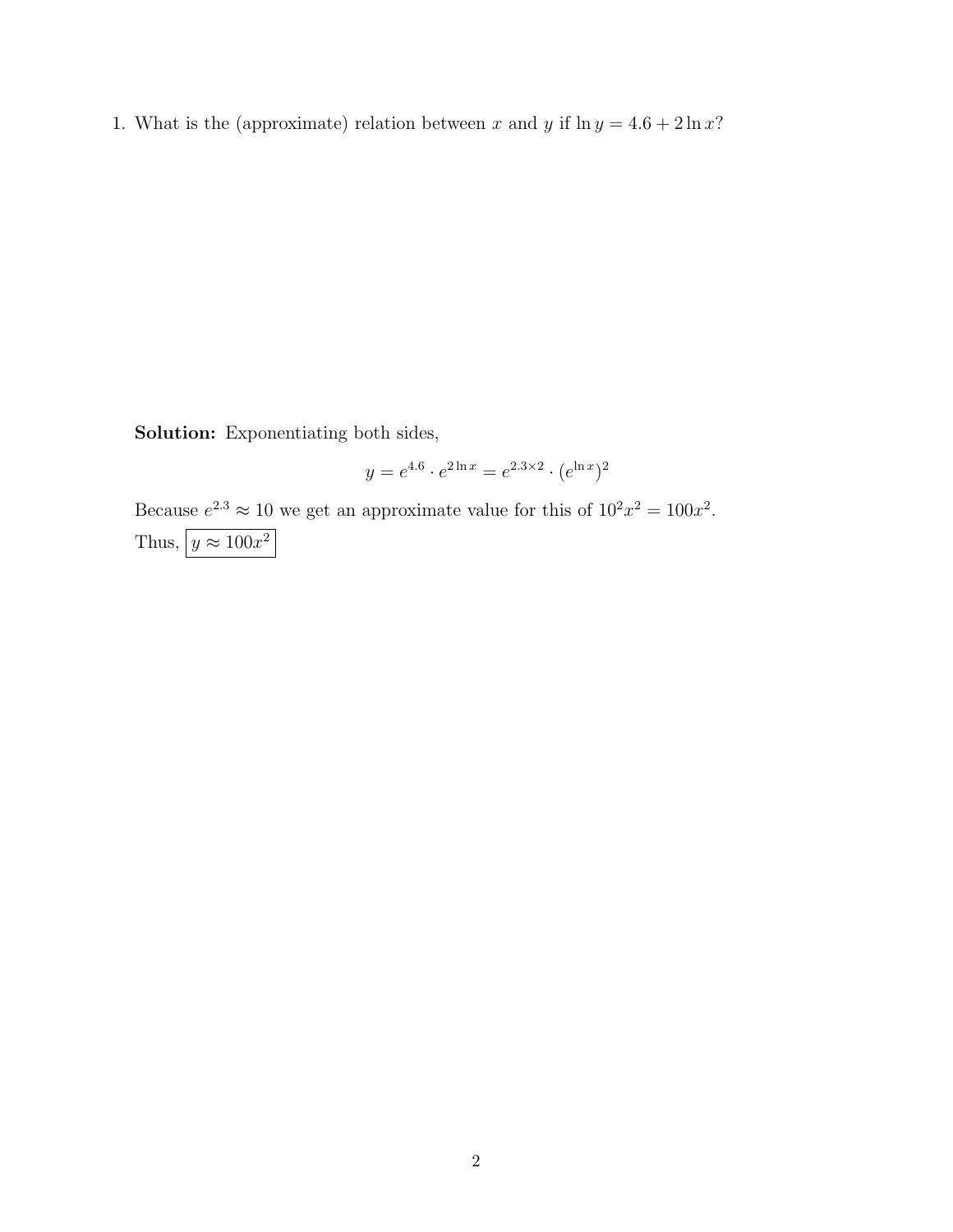2. Graph the function  $xe^x$ . Please choose scales on the x- and y-axes that are neither too small nor too large to show the shape, and point out any maxima, minima and asymptotes, as well as exact coordinates of a few points on the graph.

Solution:

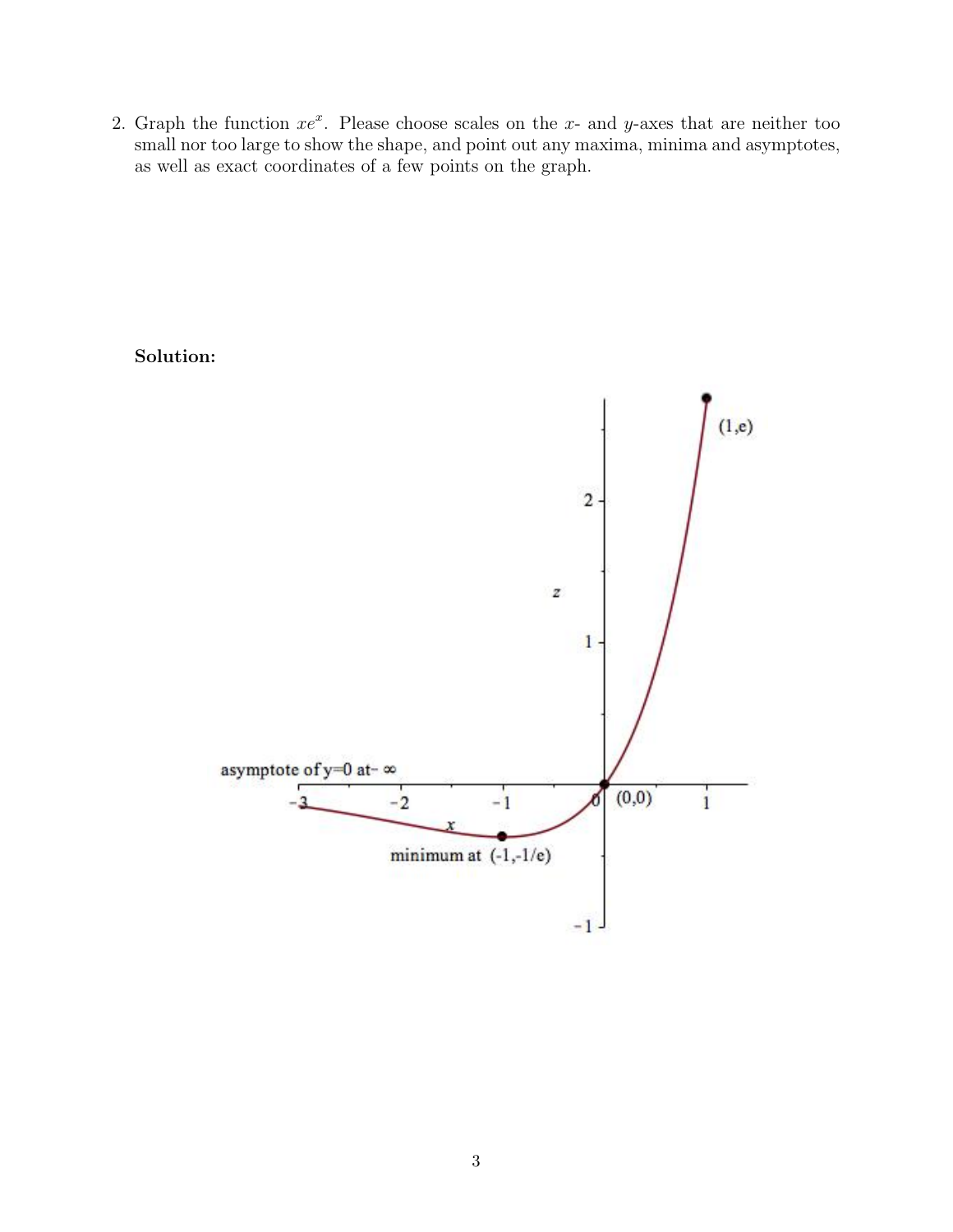- 3. Jake sums the reciprocals of the square roots of the integers from 1 to 100. Laura sums the reciprocals of the square roots from 1 to 200.
	- (a) Write expressions for Jake's sum  $J$  and Laura's sum  $L$  in  $\sum$  notation. Solution:

$$
J = \sum_{n=1}^{100} \frac{1}{\sqrt{n}}
$$

$$
L = \sum_{n=1}^{200} \frac{1}{\sqrt{n}}
$$

(b) Find a lower bound for J using integrals.

Solution:  $J \geq \int^{101}$ 1  $x^{-1/2} dx = 2(\sqrt{101} - 1) \approx 18.1$  by linear approximation. In the figure, only the first 10 rectangles out of 100 are shown.

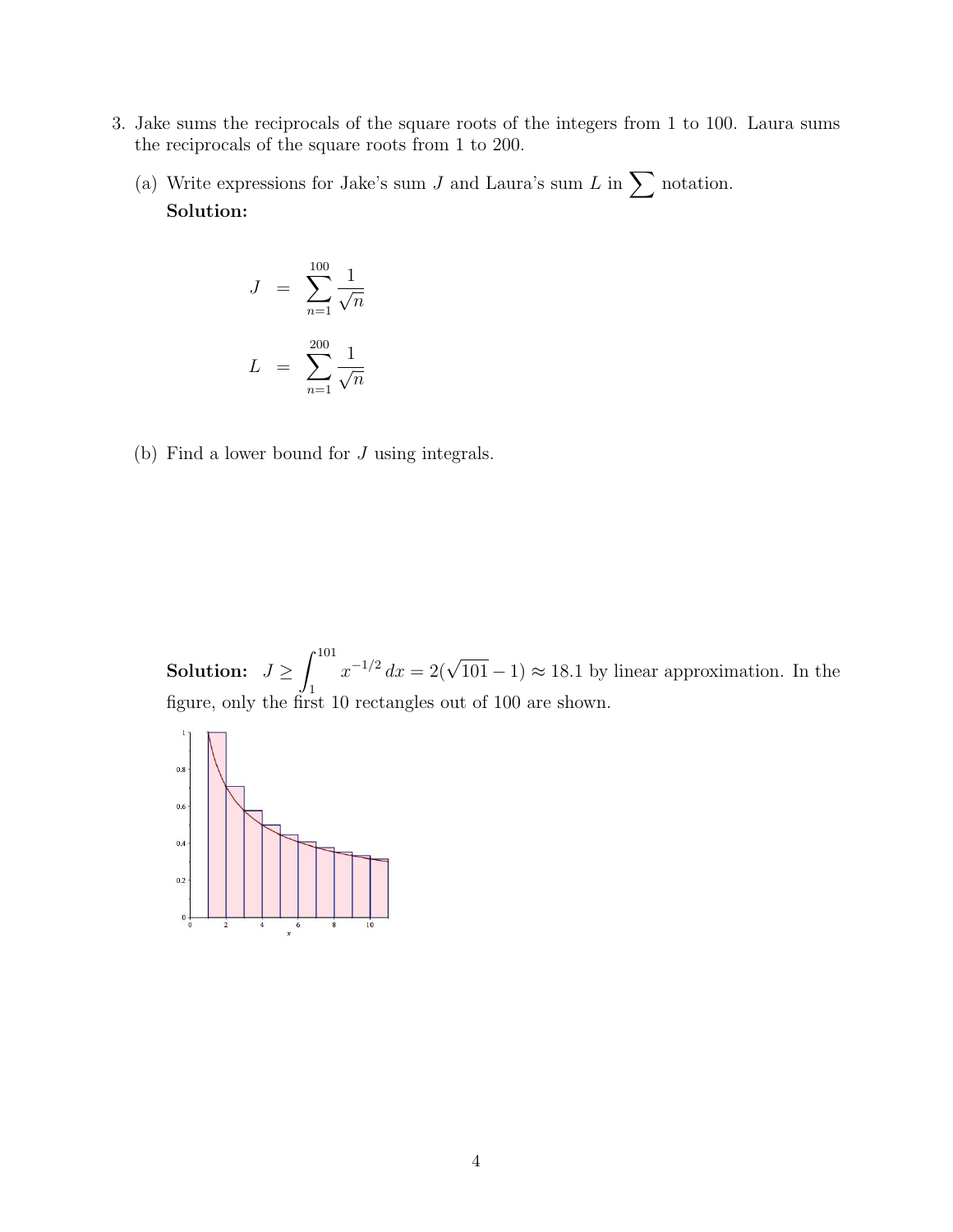(c) Find an upper bound for J using integrals.

Solution:  $J \leq 1 + \int^{100}$ 1  $x^{-1/2} dx = 1 + 2(\sqrt{100} - 1) = 19$  as shown by the following figure (again, only ten rectangles shown).



(d) What simple expression approximates the ratio  $L/J$ ? The same expression should work if Jake summed the first million reciprocal square roots and Laura summed the first two million.

**Solution:** 
$$
J \approx 2\sqrt{100}
$$
 and  $L \approx 2\sqrt{200}$  so  $L/J \approx \sqrt{2}$ .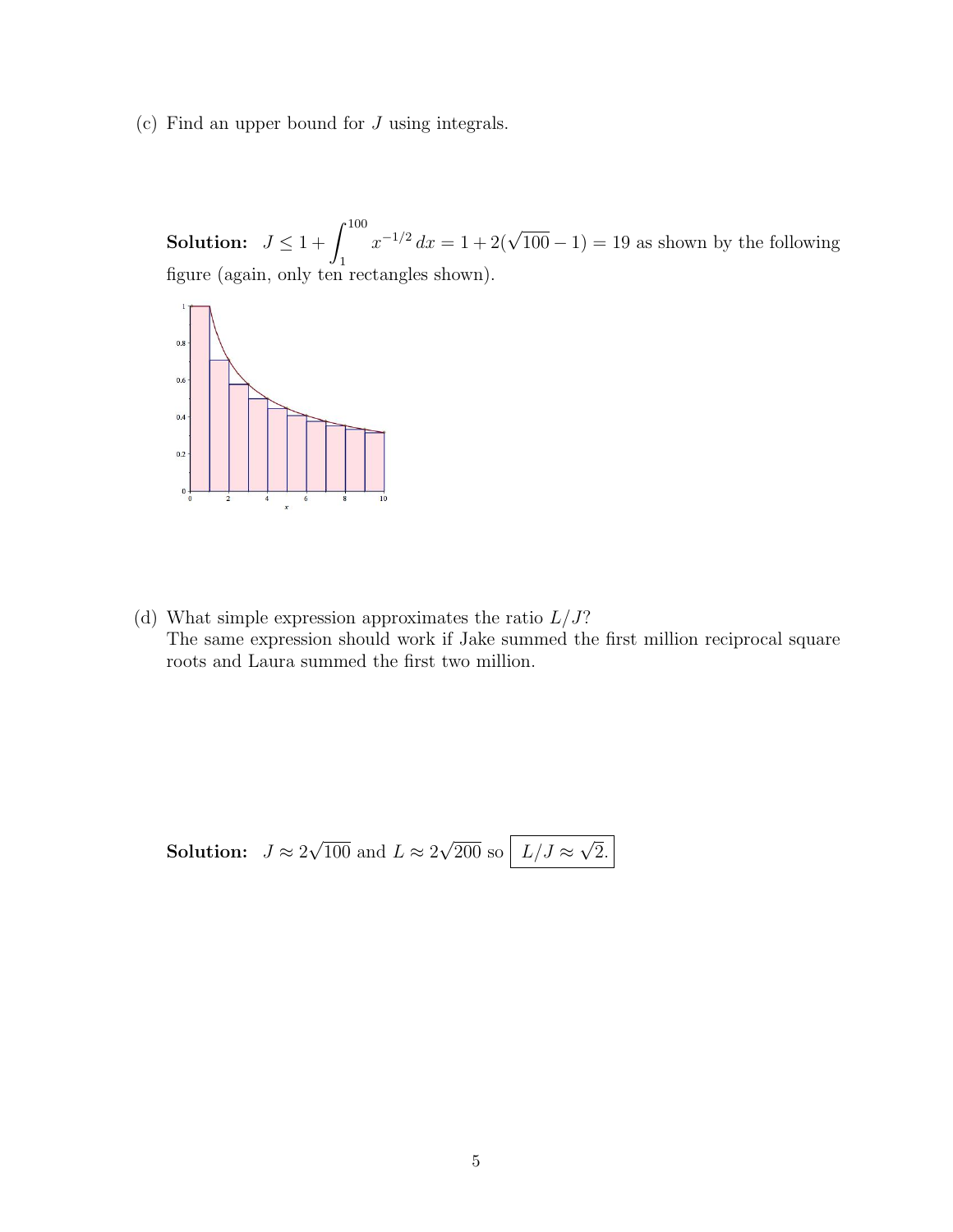- 4. A retirement account growing at an exponential rate is expected to double in 14 years.
	- (a) Write an equation for the amount in the account after t years in terms of the starting contribution, assuming no further contributions. Be sure to give units for all constants.

**Solution:** Let  $M(t)$  be the amount in dollars after time t years. If the starting contribution is S dollars, then exponential growth means  $M(t) = Se^{\alpha t}$  for some  $\alpha$ . The units of  $\alpha$  are inverse time. In fact, doubling after 14 years means  $14\alpha = \ln 2$  so  $\alpha = (\ln 2)/14$  inverse years. (Numerically this is  $\approx 0.7/14 = 0.05$  inverse years; we did not ask for numerics on this part of the problem so you don't need this yet.)

(b) Using your log cheatsheet, give an approximate value for the fund after 32 years if it starts with \$700,000. This can be very approximate - we only care about the first digit.

## Solution:

$$
M(32) = 700,000 \times e^{32 \ln 2/14}
$$
  
\n
$$
\approx 700,000 \times e^{1.6} \text{ (see above)}
$$
  
\n
$$
\approx 700,000 \times 10^{1.6/2.3}
$$
  
\n
$$
\approx 700,000 \times 10^{0.7}
$$
  
\n
$$
\approx 700,000 \times 5
$$
  
\n
$$
= 3,500,000
$$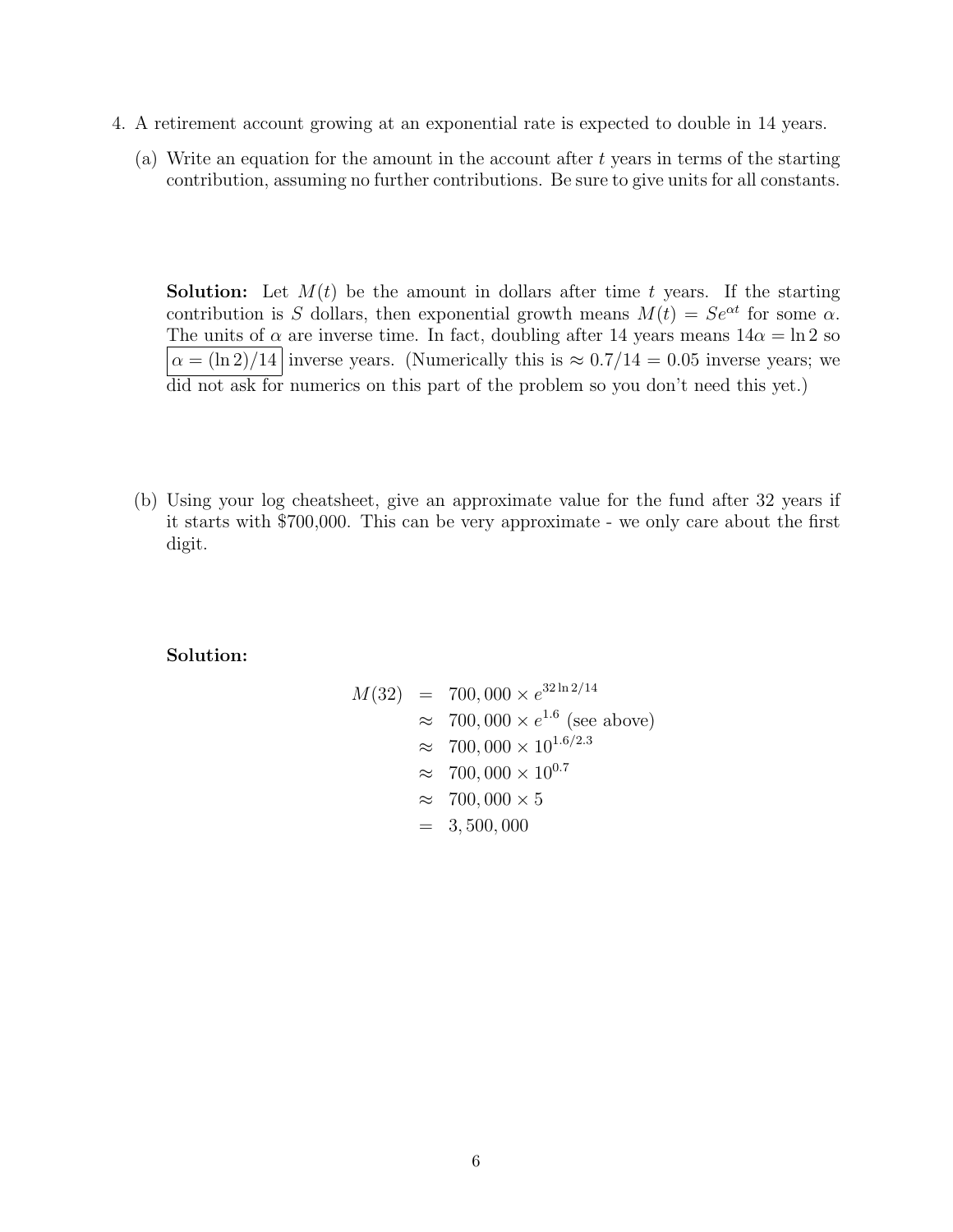5. In each case, write the sum (call is S) in  $\Sigma$  notation, then evaluate it (leave in exact form, do not use decimal approximations).

(a) 
$$
3Z + (4Z - 13) + (5Z - 26) + \cdots + (13Z - 130)
$$

**Solution:** This is an arithmetic series with 11 terms, each term increasing by  $Z - 13$ . We may write this as

$$
\sum_{n=0}^{10} 3Z + n(Z - 13).
$$

The average of the terms of an arithmetic series is the average of the first and last term, in this case  $\frac{3Z + (13Z - 130)}{2}$ 2  $= 8Z - 65$ . Therefore the sum is

$$
11 \times (8Z - 65) = \boxed{88Z - 715}.
$$

(b) The infinite sum  $6e^{-2} + 18e^{-4} + 54e^{-6} + \cdots$ 

**Solution:** This is an infinite geometric series with ratio  $r = 3e^{-2}$  and first term  $A = 6e^{-2}$ . Using the formula  $S = A/(1 - r)$ , the infinite sum is

$$
\frac{6e^{-2}}{1-3e^{-2}}\,.
$$

This can be simplified to  $\frac{6}{2}$  $\frac{e^2}{e^2-3}$  if desired; either is correct.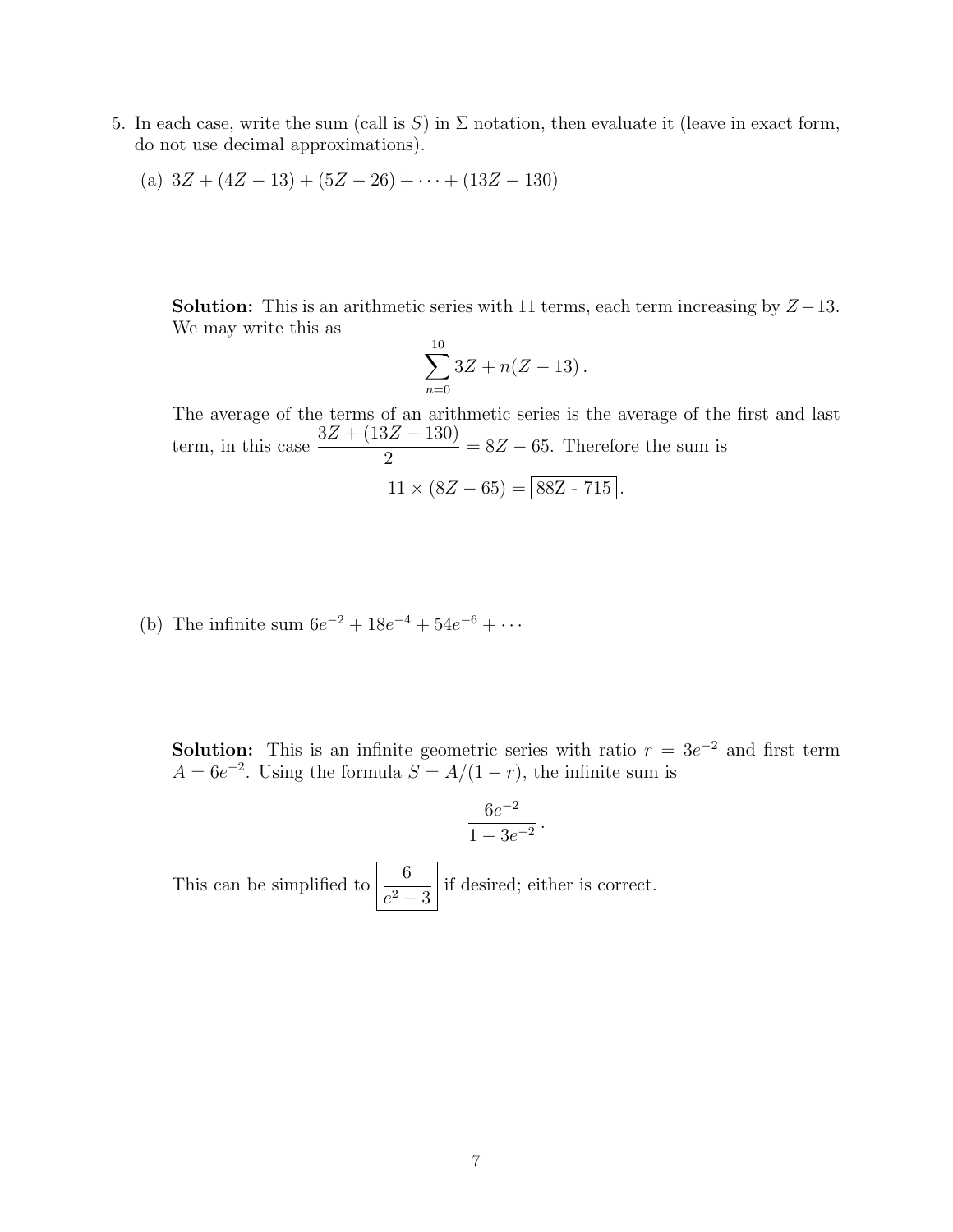6. Write an equation expressing the following scenario. Be sure to define variables and constants and to give units for each.

The number of troops necessary to patrol an area after combat units are withdrawn is proportional to the 1/2 power of the area being patrolled and inversely proportional to the length of time after the withdrawal.

**Solution:** Let N be the number of troops measured in people. Let A be the patrolled area measured in some squared distance unit such as square miles. Let t be the time since withdrawal measured in some time unit such as days. Then

> $N = C$ √ A t where  $C$  has units of people days per mile.

One could instead give the generic unit: the units of  $C$  are people times time divided by length.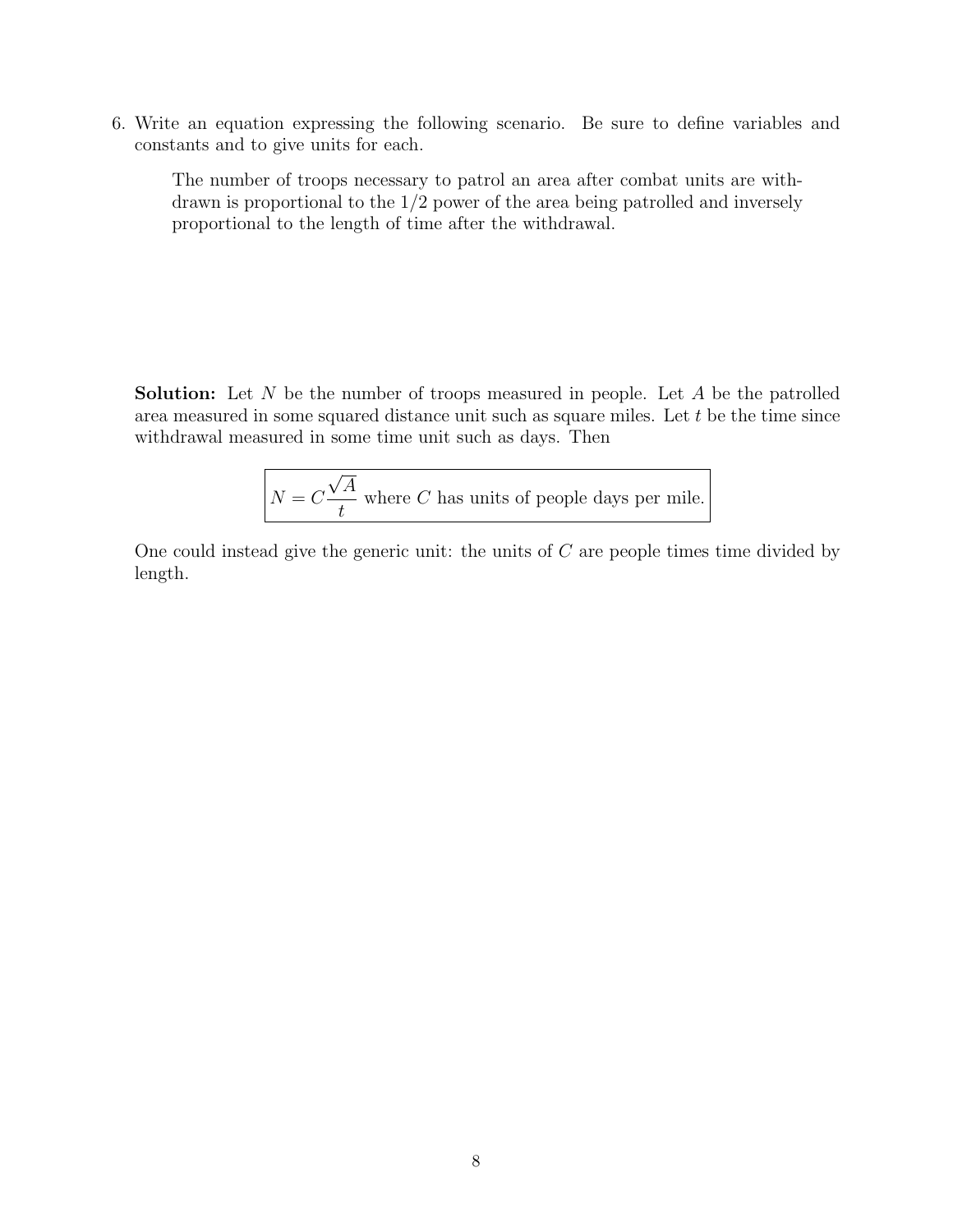7. (a) Compute  $\lim_{x\to 0^+} x \ln x$ .

**Solution:** In order to use L'Hôpital's rule, write this is  $\ln x/(1/x)$  which is  $-\infty/\infty$ as  $x \to 0^+$ . Then the limit is equal to

$$
\lim_{x \to 0^+} \frac{1/x}{-1/x^2} = \lim_{x \to 0^+} (-x) = \boxed{0}.
$$

Alternatively one could write the original expression as  $x/(1/\ln x)$ , but that would lead to a longer computation.

(b) Compute 
$$
\lim_{x \to \infty} \frac{\sqrt{2x^4 + 1}}{3x^2}.
$$

**Solution:** Dividing top and bottom by  $x^2$  gives  $\lim_{x\to\infty}$ √  $2 + x^{-4}$ 3 . As  $x \to \infty$ , the  $x^{-4}$ term goes to zero, leaving the answer  $\sqrt{2}/3$ .

(c) True or false?  $\sqrt{2x^3 - 1} \sim x^{3/2}$  as  $x \to \infty$ 

**Solution:** FALSE. For this to be true, we would need  $\lim_{x\to\infty}$  $\frac{\sqrt{2x^3-1}}{x^{3/2}}=1$ . But by the same computation as in the previous part, dividing top and bottom by  $x^{3/2}$ , we the same computation as in the previous part, divid<br>get a limit that is equal to  $\sqrt{2}$ , hence not equal to 1.

(d) True or false?  $(\ln x)^2 \ll x$  as  $x \to \infty$ 

**Solution:** TRUE. This is the same as saying  $\lim_{x\to\infty}$  $(\ln x)^2$  $\overline{x}$ = 0. Both expressions go to infinity, so we may use L'Hôpital's rule to see that the limit is  $\lim_{x\to\infty}$  $(2 \ln x)/x$ 1 . Another use of L'Hôpital's rule shows this to equal  $\lim_{x\to\infty}$  $2/x$ 1 , which goes to zero.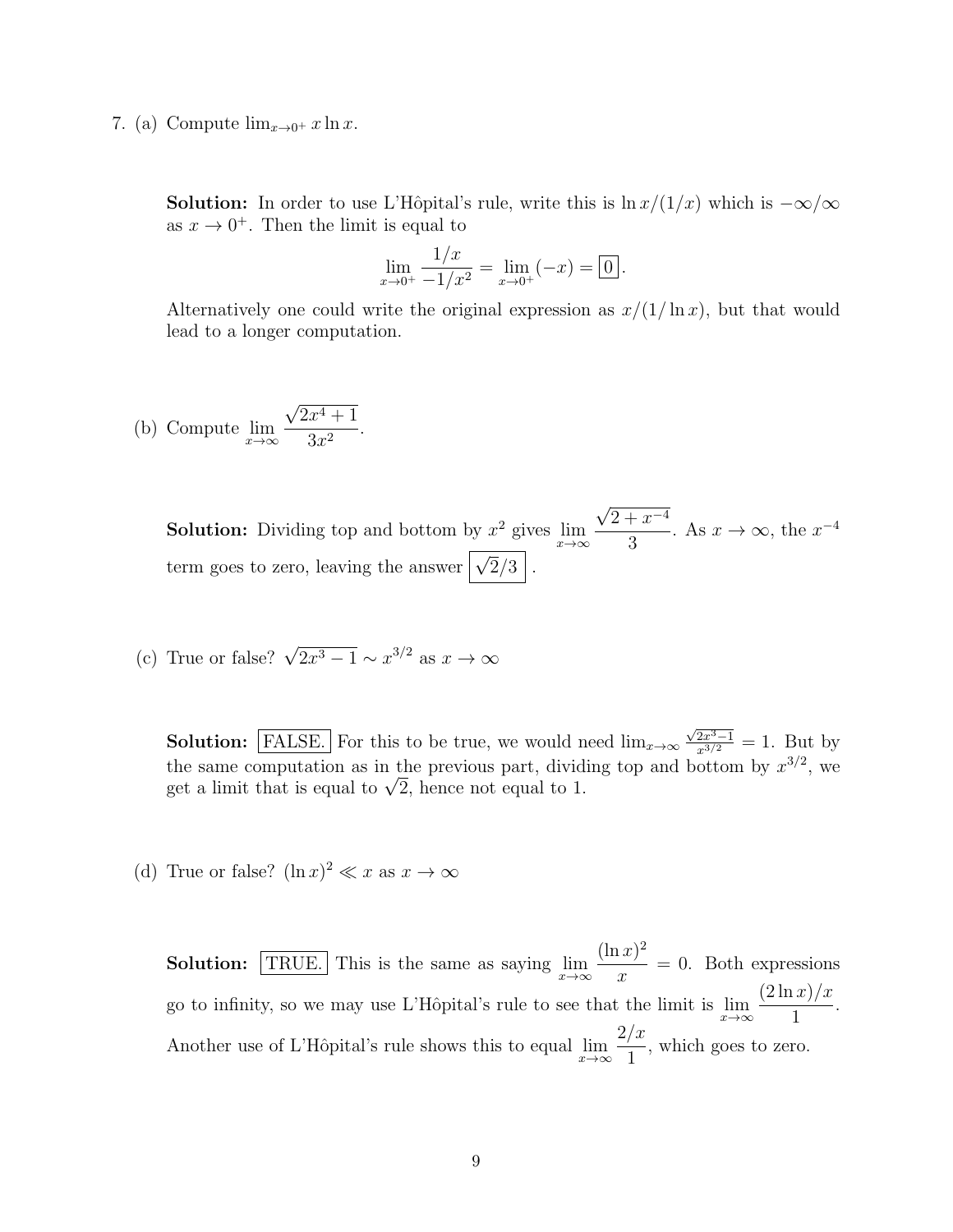8. Compute these integrals. One is a substitution, one is by parts, one is substitution then parts.

(a) 
$$
\int x^2 \ln x \, dx
$$

**Solution:** Integrate by parts with  $u = \ln x$ ,  $du = dx/x$ ,  $dvv = x^2 dx$  and  $v = x^3/3$ to get  $\int x^2 \ln x \, dx =$  $x^3$ 3  $\ln x - \int \frac{x^2}{2}$ 3  $dx =$  $x^3$ 3  $\ln x - \frac{x^3}{6}$ 9  $+ C$  .

$$
(b) \int_0^4 \frac{x}{\sqrt{9+x^2}} dx
$$

**Solution:** Substitue  $u = 9 + x^2$  and  $du = 2x dx$  to change the integral into  $\int \frac{du/2}{dx}$  $\overline{u}$ . This integrates to  $\sqrt{u}$ , If you compute the limits of integration in terms of u, you This integrates to  $\sqrt{u}$ , if you compute the limits of integration in terms of u, you see that  $0 \le x \le 4$  implies  $9 \le u \le 25$ , so the definite integral is  $\sqrt{25} - \sqrt{9} = 2$ . Alternatively, finish the indefinite integral by substituting back in terms of  $x$ :

$$
\int \frac{du}{2\sqrt{u}} = \sqrt{u} = \sqrt{9 + x^2}
$$

and evaluate  $\sqrt{9+x^2}$ 4  $\frac{1}{0}$ √  $25 -$ √  $9 = |2|$ .

$$
(c) \int_1^4 e^{\sqrt{x}} dx
$$

**Solution:** First step: substitute  $u =$  $\sqrt{x}, du = dx/(2\sqrt{x}) = du/(2u)$  to turn the integral into  $\int_0^2$ 1  $2ue^u du.$ 

Second step: integrate by parts to get

$$
(2ue^u)|_1^2 - \int_1^2 2e^u du = (2ue^u)|_1^2 - 2e^u|_1^2.
$$

This evaluates to  $(4e^2 - 2e) - (2e^2 - 2e) = |2e^2$ .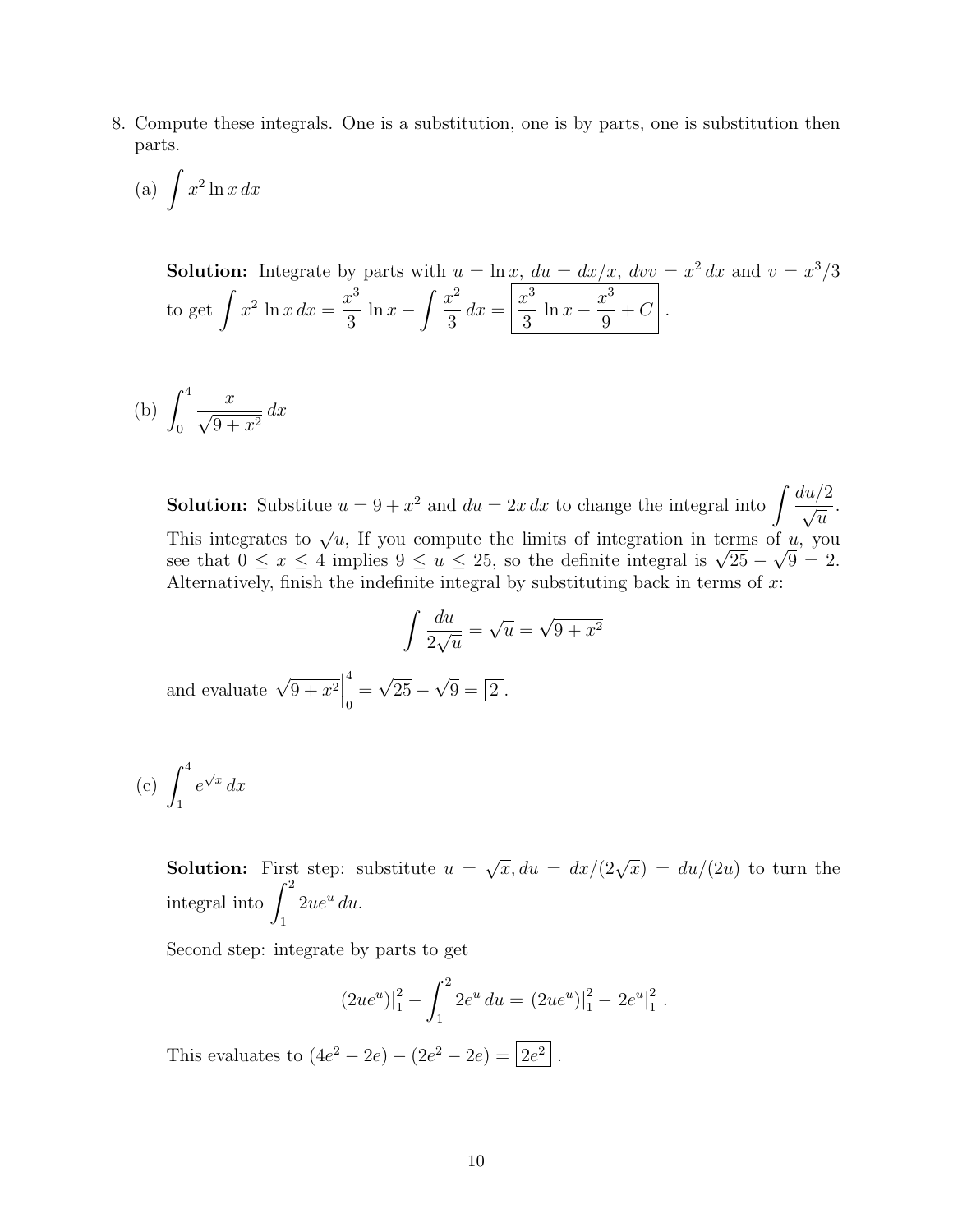9. Write a trapezoidal approximation for this integral using three trapezoids of equal length. Then evaluate the sum as an exact expression. We do not want a decimal approximation.

$$
\int_0^\pi \frac{x \cos(x)}{\pi}
$$

**Solution:** The four endpoints of the three equally spaced intervals are  $0, \pi/3, 2\pi/3$  and π. The values of  $x \cos(x)/\pi$  at these points are respectively 0, 1/6, -1/3 and -1. The trapezoidal rule calls for summing values at the interior points and half the values at the endpoints then multiplying by the common length of the intervals. Thus,

$$
\left(0 + \frac{1}{6} - \frac{1}{3} - \frac{1}{2}\right) \cdot \frac{\pi}{3} = \boxed{\frac{-2}{9}\pi}.
$$

If you look at the figure it is kind of funky: the first trapezoid has height zero on the left so it is a triangle. The second trapezoid has a left side that goes up and a right side that goes down, so the diagonal side actally crosses the base, creating a positive area on the left and a negative area on the right. The trapezoidal method above correctly sums these signed areas.

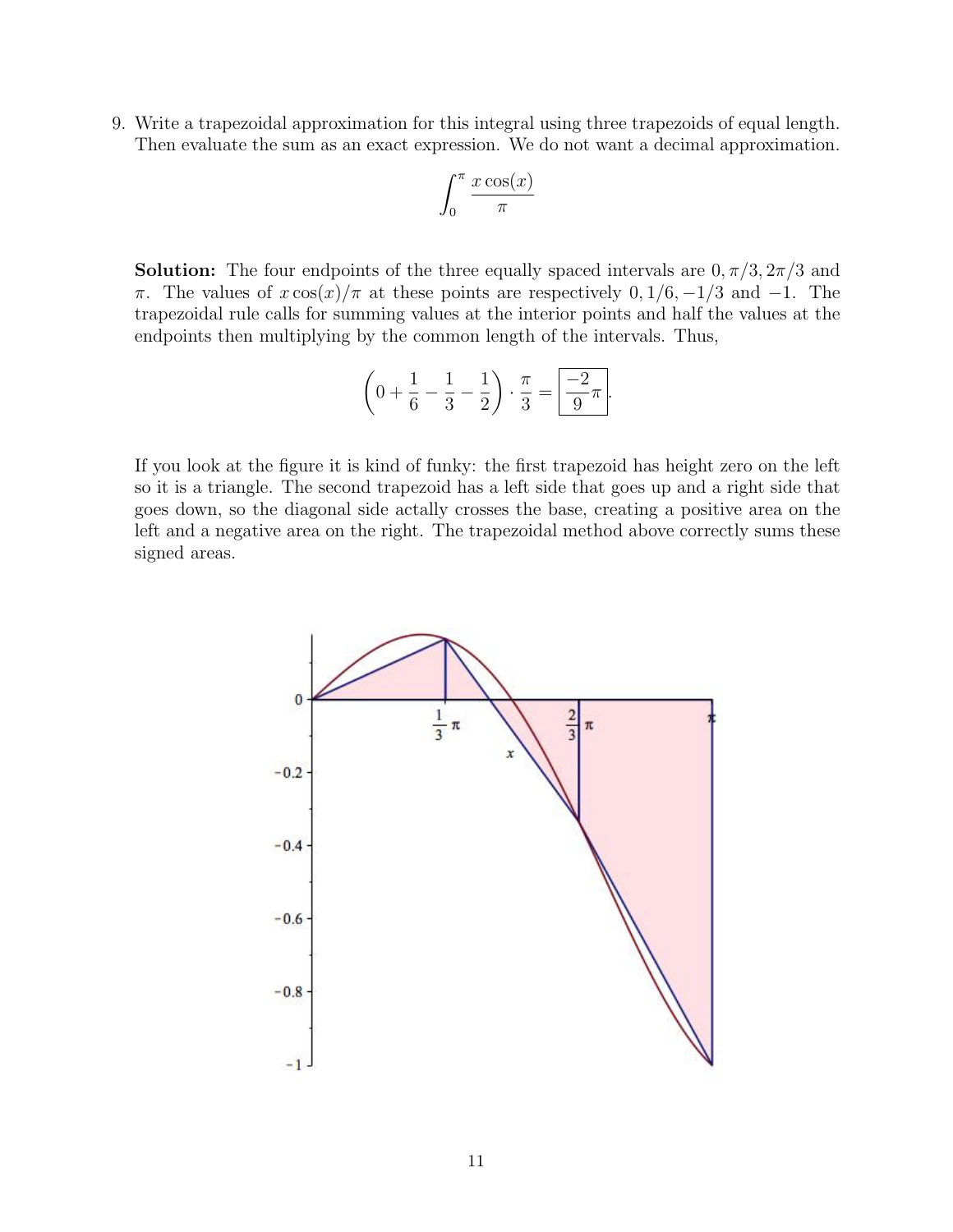- 10. John the tax cheat owes the IRS \$100,000. At the end of each year, starting in 2015, a 5% fine is imposed on whatever he owes, after which he is forced to pay \$10,000 (via wage garnishment).
	- (a) How much does he owe on January 1, 2016?

Solution:

 $\boxed{\$100,000\cdot1.05-\$10,000}$ 

(b) How much does he owe on January 1, 2017?

Solution: Multiplying by 1.05 and subtracting \$10,000 gives

 $\boxed{\$100,000\cdot1.05^2 - 10,000\cdot1.05 - 10,000}$ 

(c) How much does he owe on January 1, 2018?

Solution: Again, multplying by 1.05 and subtracting \$10,000 gives  $\boxed{\$100,000 \cdot 1.05^3 - 10,000 \cdot (1.05^2 + 1.05 + 1)}.$ 

(d) Write an expression in Sigma notation for what Joe owes on January 1, 2025.

Solution:

 $$100,000 \cdot 1.05^{10} - 10,000 \cdot \sum_{n=0}^{9} 1.05^n$ 

 $\text{Continue} \longrightarrow$